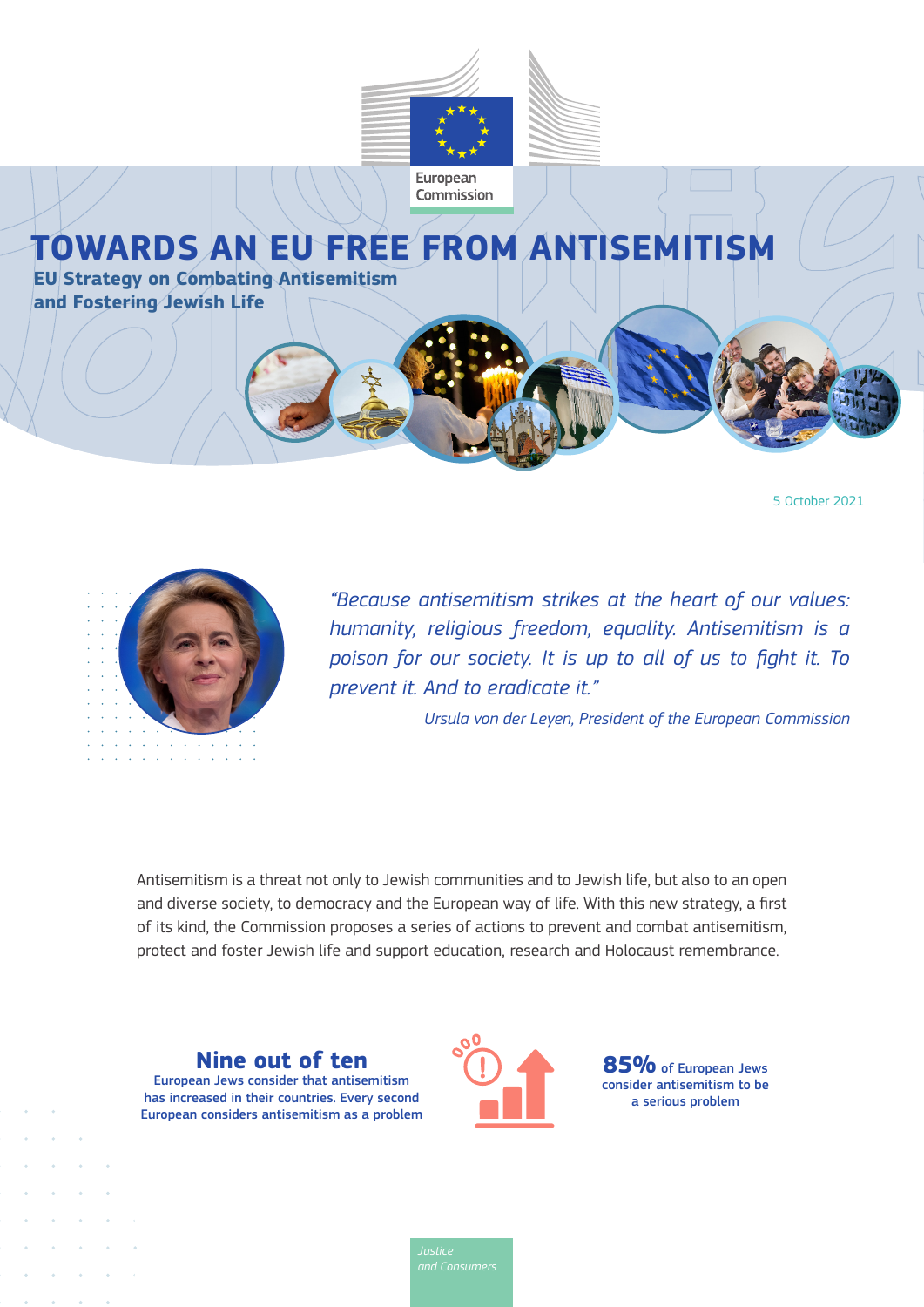## **I. Preventing and combating all forms of antisemitism**

Contemporary antisemitism is found across the whole spectrum of society and can take many forms. Antisemitic speech and behaviour can be open or veiled, conscious or unconscious. The Commission will:

- support Member States' efforts to **design and implement national strategies** to combat antisemitism and mobilise EU funds,
- tackle antisemitism online by supporting the **establishment of a Europe-wide network of trusted flaggers** and Jewish organisations for the removal of illegal online hate speech and support independent organisations to develop **counternarratives**,
- organise **a Hackathon** to develop new innovative ways to address antisemitism in the online and digital environment,
- cooperate with industry and IT companies to **prevent the illegal display and sale of Nazi-related symbols, memorabilia and literature** online.

#### **II. Protecting and fostering Jewish life in the EU**

To ensure that Jews feel safe and can participate fully in European life, the Commission will:

- increase **EU funding for projects** aiming to better protect public spaces and **places of worship**, making EUR 24 million available in 2022,
- take action on **protecting Jewish cemeteries of Europe**, raise awareness of **Jewish-owned cultural assets** plundered by the Nazis, and safeguard **Jewish cultural heritage**,
- raise awareness and **increase knowledge about Jewish life**,
- invite cities to address the history of their minorities, including Jewish community history, when applying for the title of **European Capital of Culture**,
- promote visits of young people travelling around Europe to Jewish heritage sites in the context of **DiscoverEU**,
- foster links between the Jewish tradition of planting trees on the holiday of **TuBishvat**, including by school children, and the EU pledge to plant 3 billion additional trees under the EU Biodiversity Strategy for 2030 and the New EU Forest Strategy for 2030, thereby raising mutual awareness and visibility.



**44%** of young European Jews have experienced antisemitic harassment



**71%** of European Jews avoid carrying or displaying items that could identify them as Jewish at least occasionally